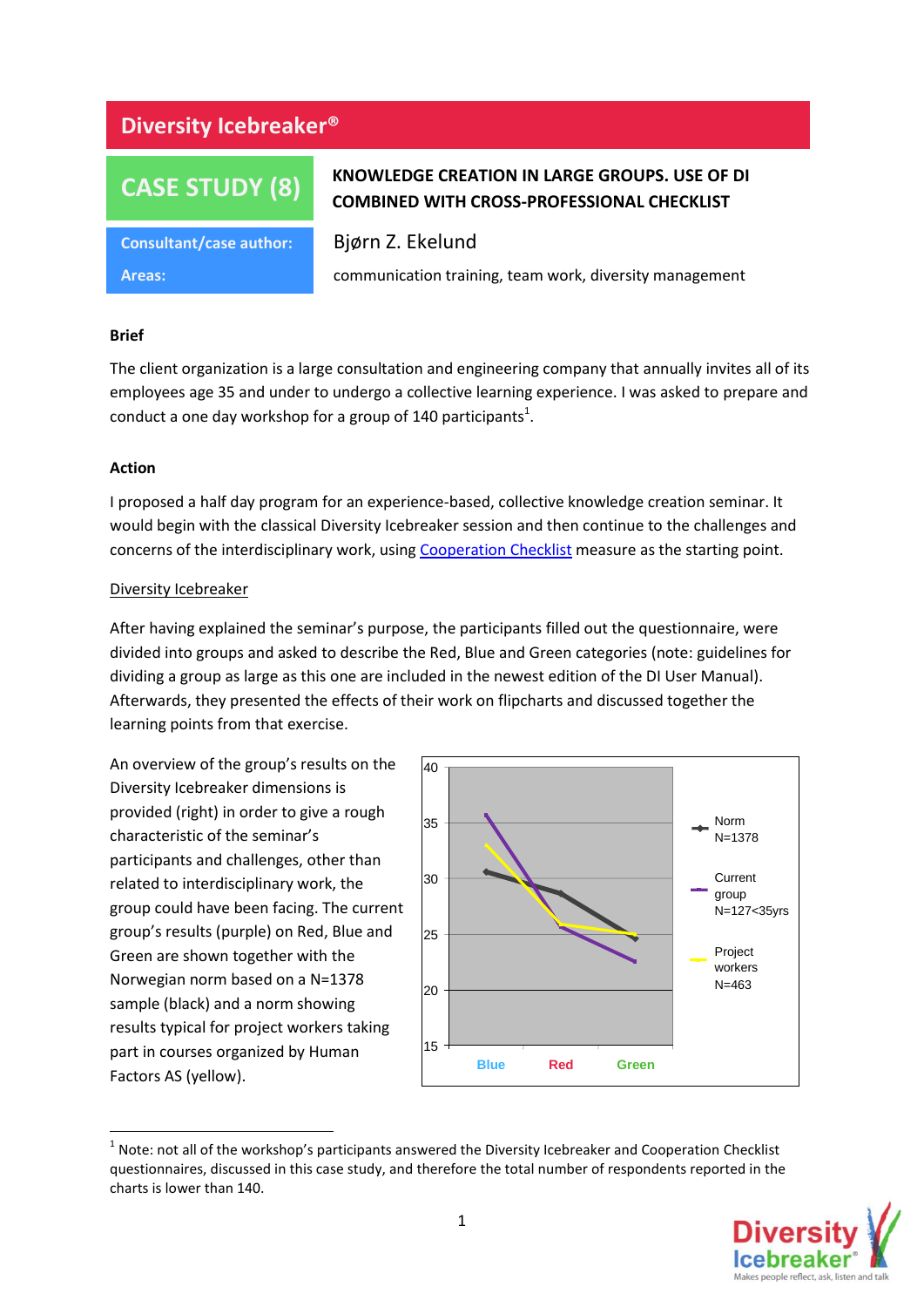The results indicate that the participants score higher on Blue than the Norwegian norm and the project workers. At the same time, they score lower than the norm on Red. Such result is common among engineers – a profession, where the Blue qualities like precision and analytical skills are highly priced. However, where people work together, and especially in an interdisciplinary environment, interpersonal and communicational skills are equally important and need to be developed.

## Cooperation Checklist

After the pause following the Diversity Icebreaker seminar, the participants evaluated the team/project they were closely related to by filling out the Cooperation Checklist. The measure is primarily applied as a tool for reflection in seminars where diversity is a core issue. The multifaceted scope of CC increases understanding of the complexities the team is facing, and also highlights that whether a team success depends on all the areas included in the measure.

The CC results of the engineers participating in this seminar are shown below. The current group results (light yellow) are compared with results representing childcare sector workers evaluating their teams (blue, N=380 respondents) and healthcare sectors (purple, N=403 respondents).



The participant's results show that they score higher on Goals and Leader authority, whereas they score lower on Roles and Rules, Team Leadership and on Reflections and Learning.

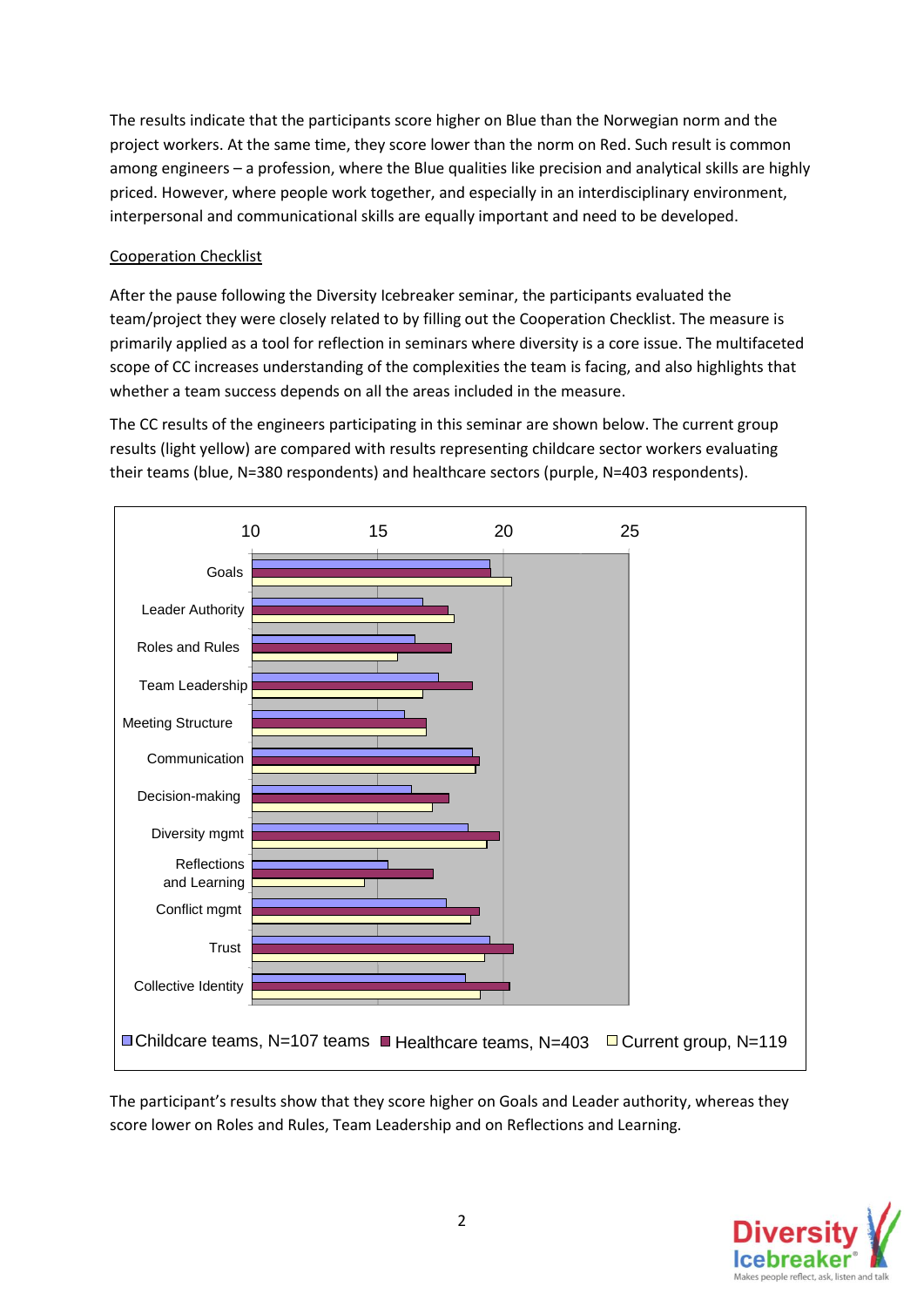## Interdisciplinary work – group work and discussions

After completing the Cooperation Checklist the participants were divided into twelve groups and asked to choose one of the areas included in the CC (for an overview click [here\)](http://www.human-factors.no/other_psychometric_tests/cooperation_checklist.aspx) and answer two following questions: "What challenges are we facing?" and "What should we do about it?" The discussions and group-work lasted one hour, during which the participants wrote the results down on flipcharts. Afterwards, in order to share and collectively reflect on the particular groups results, they were given half an hour to walk around and read the flipcharts and engage in discussions.

At the end of the day, I gave a presentation that focused on research results and relevant theoretical models for interdisciplinary work and connected them with the present group's results.

Below is an example of one of the group's work and my comments. This group worked with the *Diversity management* theme, which corresponds with the area 8 in the Cooperation Checklist.

### **Diversity Management.**

*What can we do better and smarter?*

- Respect professional competences and personal qualities
- Quality control
- Diversity is a resource
- Mutual understanding and learning from each other
- A necessity
- Physical allocation of professionals in groups
- Knowledge about others' competences can foster utilization of diversity
- Organize
- Selling interdisciplinary outside others' competences inside the organization, for example with making the effects visible, making oneself aware of it.
- Communication

#### My comment:

It is important here to really get to know each other, sell in each other's competences while highlighting processes and results at the same time. This cannot be done under one single seminar but has to be part of a longer process, where openness and trust play the key roles. In the Diversity Icebreaker Personal Workbook you will find exercises that can help you with making it a gradually increasing, daily practice.

#### **Results**

A collective report covering each of the twelve focus areas the groups worked with, along with the group's results and comments, was prepared. It was later titled "The way to work interdisciplinary in our organization – perspectives from members aged 35 or under" and sent to all participants.